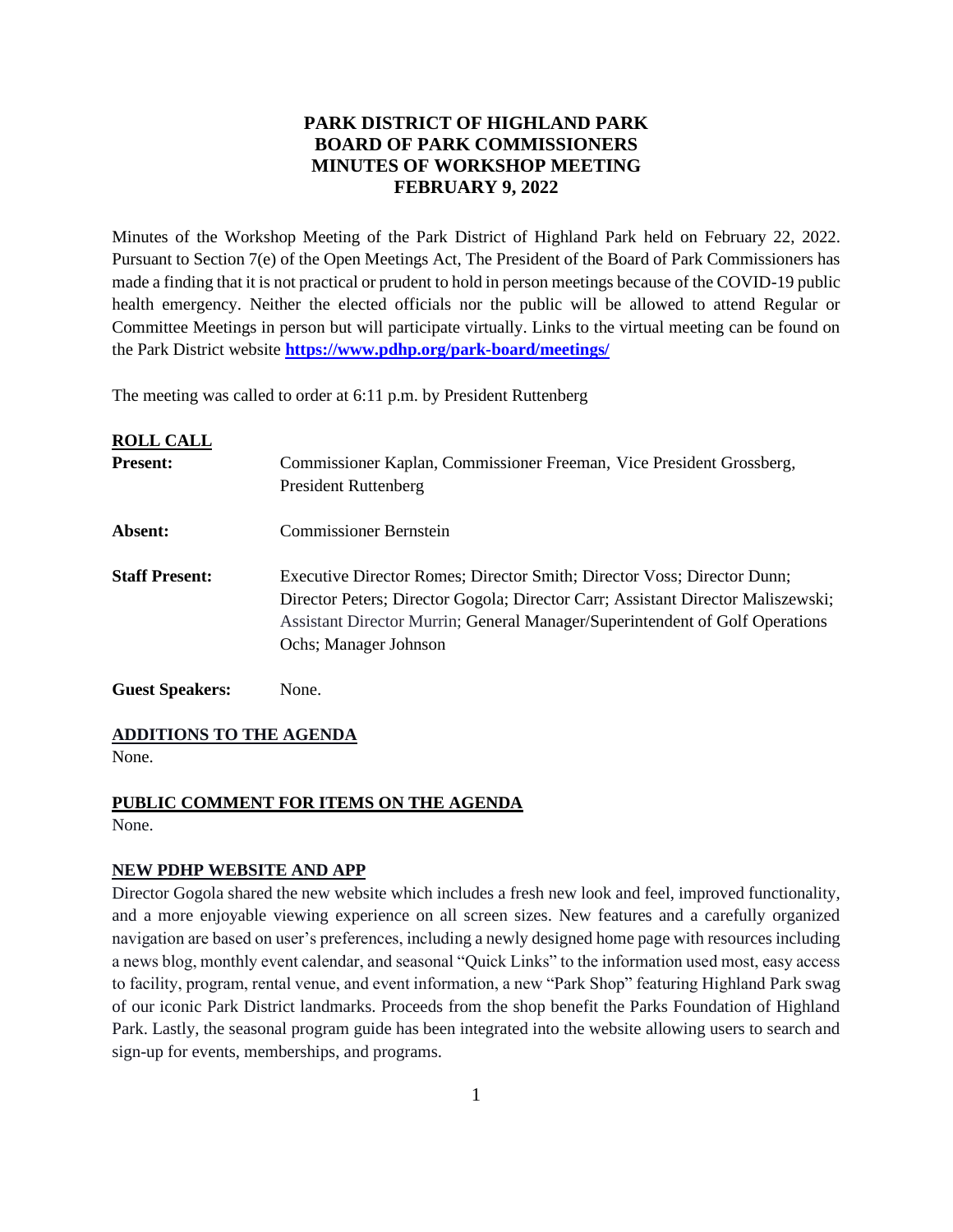Workshop Meeting Minutes February 9, 2022

The new mobile app is available on the Apple and Google stores and includes Virtual Passes, Sports & Group Fitness Schedules, Facility Information and Conditions, Interactive Park Map, Registration, Events and Meetings, Push Notifications, and Promotional Coupons.

President Ruttenberg would like a quick link on the home page for a staff directory along with the registration phone number.

Vice President Grossberg requested that Director Gogola navigate through the program registration steps.

Director Gogola reported that staff made front-end changes to the website so that the steps leading to the District's registration software are less and easier to navigate, however, staff does not have the ability to make changes to RecTrac.

Vice President Grossberg would like to know if feedback from the Parks Foundation was incorporated into the new site.

Director Gogola reported that the members of Parks Foundation were looking for broken links and identifying navigational issues vs. functional items.

Commissioner Kaplan and Commissioner Freeman commended Director Gogola, suggesting the new website looks great.

Commissioner Freeman would like to know how family passes work on mobile devices.

Director Gogola reported that staff will share a private tutorial with the Park Board of Commissioners so that they can better understand how to scan family passes on mobile devices.

## **APPROVAL OF POLICY #7.13 – WEBSITE PRIVACY POLICY**

Director Gogola reported that website privacy policies inform customers what type of data our organization is collecting and what we are doing with that data. It also provides information about how customer data is collected, such as through a form or cookies on your website. The recommended Park District of Highland Park's website Privacy Policy demonstrates its firm and continuing commitment to the privacy of personal information provided by those visiting and interacting with the site. Many companies that we work with to advertise programs and services require an approved website privacy policy in order to do business with us. These relationships enable us to capture websites analytics such as which web pages are visited, how often, and by how many people. They also provide digital advertising for our programs and events on key outlets including Facebook, Google, etc. The policy has been reviewed by Park District Legal Counsel.

A motion was made by Commissioner Kaplan, seconded by Commissioner Freeman to approve Policy #7.13 – Website Privacy Policy.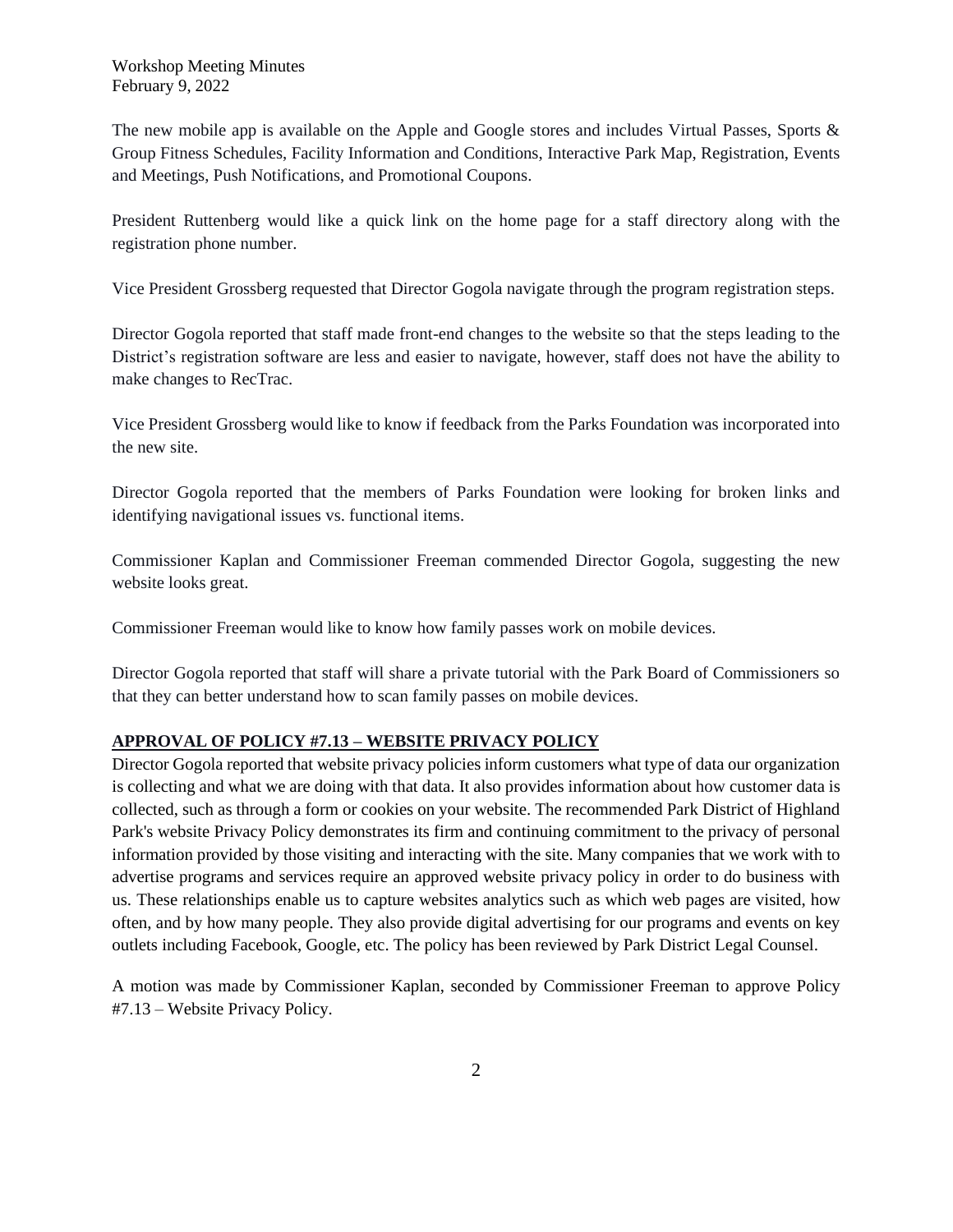Workshop Meeting Minutes February 9, 2022

#### **Roll Call:**

| Aye:                  | Commissioner Kaplan, Commissioner Freeman, Vice President Grossberg, President<br>Ruttenberg |
|-----------------------|----------------------------------------------------------------------------------------------|
| Nay:                  | None                                                                                         |
| Absent:               | <b>Commissioner Bernstein</b>                                                                |
| Abstain:              | None                                                                                         |
| <b>Motion Carried</b> |                                                                                              |

## **2021 SEASON ENDING REPORT FOR SVGC AND THE HP GOLF LEARNING CENTER**

Staff provided an overview of the 2021 Season-Ending Report including golf operations, rounds report, camp and programs report, and financials for Sunset Valley Golf Club and The Highland Park Golf Learning Center. Visuals were included.

Vice President Grossberg would like to know if staff are concerned since Heritage Oaks is reopening.

Manager Ochs reported that when Heritage Oaks closed for renovations, Sunset Valley Golf Club picked up several permanent tee-times from groups who use Heritage Oaks. He is pleased to report that Sunset Valley Golf Club was able to retain some of those groups for 2022 permanent tee times.

Vice President Grossberg would like to know if there is a benefit to having a large gap between the budgeted rounds vs. actual.

Executive Director Romes reported that seasonal outdoor facilities are volatile so staff budget conservatively which could lead to large gaps, whereas the budgeted figures for year-round facilities typically align with the actual revenues and expenses.

Commissioner Kaplan commended Manager Ochs and his team for another outstanding season.

Commissioner Freeman is pleased to see how many people utilize Sunset Valley Golf Course and the Highland Park Golf Learning Center.

#### **REVIEW OF VOUCHERS**

Director Peters said the District had \$550,000. \$150,000 is due to health insurance. Everything else was much smaller by comparison and not very remarkable.

President Ruttenberg would like to know if there was a significant increase in health insurance costs.

Executive Director Romes reported that the rates did not change even with the change of providers.